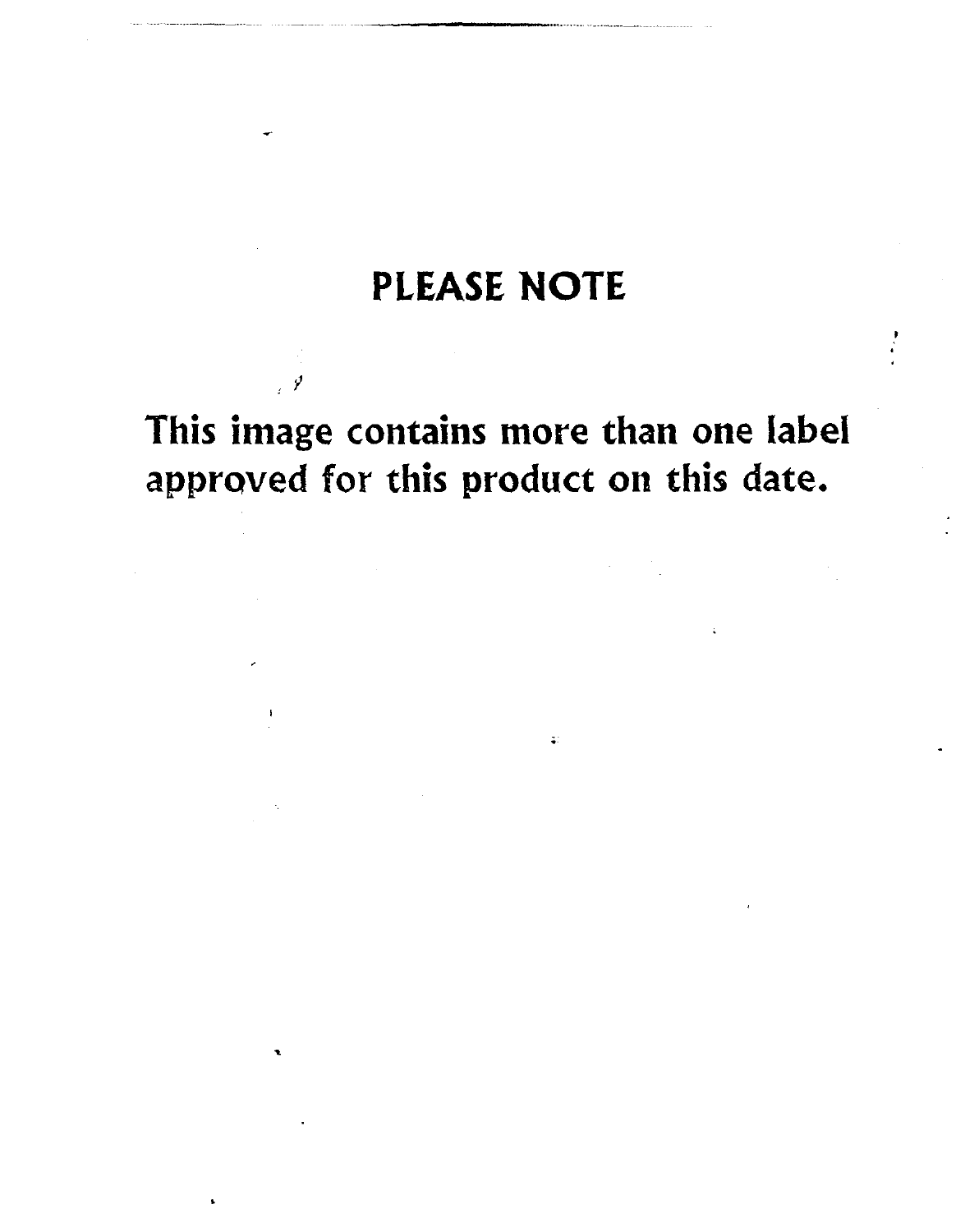| Registration<br><b>United States</b><br>EPA<br><b>Environmental Protection Agency</b><br><b>Amendment</b><br>Washington, DC 20460<br>x<br>Other<br>Application for Pesticide - Section I<br>1. Company/Product Number<br>2. EPA Product Manager<br>3. Proposed Classification<br>$802 - 594$<br>Jim Tompkins<br>X.<br><b>None</b><br>4. Company/Product (Name)<br><b>PM#</b><br>Lilly Miller Blackberry & Brush Killer<br>25<br>5. Name and Address of Applicant (Include ZIP Code)<br>Central Garden & Pet dba Lilly Miller Brands<br>to:<br>16201 SE 98th<br>Clackamas OR 97015<br>Check if this is a new address<br>Product Name<br>Section - II<br>Amendment - Explain below.<br>Final printed labels in response to<br><b>NOTIFICATION</b><br>Agency letter dated<br>Resubmission in response to Agency letter dated __<br>"Me Too" Application.<br>OCT 19 2001.<br>front panel marketing copy and submission<br>Notification - Explain below. of latest label<br>x<br>Other - Explain below.<br>Explanation: Use additional page(s) if necessary. (For section I and Section II.)<br>This notification is consistent with PRN 98-10 and 40CFR152.46 and no other changes have been<br>made to the labeling or the CSF of this product. I understand that it is a violation of 18<br>USC 1001 to willfully make any false statement to EPA. I further understand that if this noti<br>cation is not consistent with the terms of PRN 98-10 and 40CFR152.46 this product may be in<br>violation of FIFRA and I may be subject to enforcement action and penalties under FIFRA sec 12<br>Section - III<br>1. Material This Product Will Be Packaged In:<br>Water Soluble Packaging<br><b>Unit Packaging</b><br>Child-Resistant Packaging<br>2. Type of Container<br>Me tal<br>Yes<br>Yes'<br>Yes<br>Piastic<br>No<br>No<br>No<br>Glass<br>Paper<br>If "Yes"<br>If "Yes"<br>No. per<br>No. per<br><b>Certification must</b><br>Unit Packaging wgt.<br>container<br>Package wgt<br>container<br>Other (Specify)<br>be submitted<br>3. Location of Net Contents Information<br>5. Location of Label Directions<br>4. Size(s) Retail Container<br>On Label<br>Container<br>Label<br>On Labeling accompanying product<br>6. Manner in Which Label is Affixed to Product<br>Other<br>Lithograph<br>Paper glued<br>Stenciled<br>Section - IV<br>1. Contact Point (Complete items directly below for identification of individual to be contected, if necessary, to process this application.)<br>Name<br>Title<br>Telephone No. (Include Area Code<br>Molly E. Hickman<br>Technical Services Manager<br>$503 - 451 - 4436$<br>6. Date Application<br>Certification<br>Roquived<br>I certify that the statements I have made on this form and all attachments thereto are true, accurate and complete.<br>I acknowledge that any knowingly false or misleading statement may be punishable by fine or imprisonment or<br>(Stamped)<br>both under applicable law,<br>2. Signature<br>3. Title<br>Nolly Ettickman<br>Technical Services Manager<br>4. Typed Name<br>5. Date<br>Molly E. Hickman<br>$10 - 12 - 01$ | $802 - 544$ | Please read instructions on reverse before completing form. | $10 - 19 - 2001$ |                                                                                                                                         | Form Approved. OMB No. 2070-0060 |                                        |  |  |
|------------------------------------------------------------------------------------------------------------------------------------------------------------------------------------------------------------------------------------------------------------------------------------------------------------------------------------------------------------------------------------------------------------------------------------------------------------------------------------------------------------------------------------------------------------------------------------------------------------------------------------------------------------------------------------------------------------------------------------------------------------------------------------------------------------------------------------------------------------------------------------------------------------------------------------------------------------------------------------------------------------------------------------------------------------------------------------------------------------------------------------------------------------------------------------------------------------------------------------------------------------------------------------------------------------------------------------------------------------------------------------------------------------------------------------------------------------------------------------------------------------------------------------------------------------------------------------------------------------------------------------------------------------------------------------------------------------------------------------------------------------------------------------------------------------------------------------------------------------------------------------------------------------------------------------------------------------------------------------------------------------------------------------------------------------------------------------------------------------------------------------------------------------------------------------------------------------------------------------------------------------------------------------------------------------------------------------------------------------------------------------------------------------------------------------------------------------------------------------------------------------------------------------------------------------------------------------------------------------------------------------------------------------------------------------------------------------------------------------------------------------------------------------------------------------------------------------------------------------------------------------------------------------------------------------------------------------------------------------------------------------------------------------------------------------------------------------------------------------|-------------|-------------------------------------------------------------|------------------|-----------------------------------------------------------------------------------------------------------------------------------------|----------------------------------|----------------------------------------|--|--|
|                                                                                                                                                                                                                                                                                                                                                                                                                                                                                                                                                                                                                                                                                                                                                                                                                                                                                                                                                                                                                                                                                                                                                                                                                                                                                                                                                                                                                                                                                                                                                                                                                                                                                                                                                                                                                                                                                                                                                                                                                                                                                                                                                                                                                                                                                                                                                                                                                                                                                                                                                                                                                                                                                                                                                                                                                                                                                                                                                                                                                                                                                                            |             |                                                             |                  |                                                                                                                                         |                                  | <b>OPP Identifier Number</b><br>278637 |  |  |
|                                                                                                                                                                                                                                                                                                                                                                                                                                                                                                                                                                                                                                                                                                                                                                                                                                                                                                                                                                                                                                                                                                                                                                                                                                                                                                                                                                                                                                                                                                                                                                                                                                                                                                                                                                                                                                                                                                                                                                                                                                                                                                                                                                                                                                                                                                                                                                                                                                                                                                                                                                                                                                                                                                                                                                                                                                                                                                                                                                                                                                                                                                            |             |                                                             |                  |                                                                                                                                         |                                  |                                        |  |  |
|                                                                                                                                                                                                                                                                                                                                                                                                                                                                                                                                                                                                                                                                                                                                                                                                                                                                                                                                                                                                                                                                                                                                                                                                                                                                                                                                                                                                                                                                                                                                                                                                                                                                                                                                                                                                                                                                                                                                                                                                                                                                                                                                                                                                                                                                                                                                                                                                                                                                                                                                                                                                                                                                                                                                                                                                                                                                                                                                                                                                                                                                                                            |             |                                                             |                  |                                                                                                                                         |                                  |                                        |  |  |
|                                                                                                                                                                                                                                                                                                                                                                                                                                                                                                                                                                                                                                                                                                                                                                                                                                                                                                                                                                                                                                                                                                                                                                                                                                                                                                                                                                                                                                                                                                                                                                                                                                                                                                                                                                                                                                                                                                                                                                                                                                                                                                                                                                                                                                                                                                                                                                                                                                                                                                                                                                                                                                                                                                                                                                                                                                                                                                                                                                                                                                                                                                            |             |                                                             |                  |                                                                                                                                         |                                  | Restricted                             |  |  |
|                                                                                                                                                                                                                                                                                                                                                                                                                                                                                                                                                                                                                                                                                                                                                                                                                                                                                                                                                                                                                                                                                                                                                                                                                                                                                                                                                                                                                                                                                                                                                                                                                                                                                                                                                                                                                                                                                                                                                                                                                                                                                                                                                                                                                                                                                                                                                                                                                                                                                                                                                                                                                                                                                                                                                                                                                                                                                                                                                                                                                                                                                                            |             |                                                             |                  |                                                                                                                                         |                                  |                                        |  |  |
|                                                                                                                                                                                                                                                                                                                                                                                                                                                                                                                                                                                                                                                                                                                                                                                                                                                                                                                                                                                                                                                                                                                                                                                                                                                                                                                                                                                                                                                                                                                                                                                                                                                                                                                                                                                                                                                                                                                                                                                                                                                                                                                                                                                                                                                                                                                                                                                                                                                                                                                                                                                                                                                                                                                                                                                                                                                                                                                                                                                                                                                                                                            |             |                                                             |                  | 6. Expedited Review. In accordance with FIFRA Section 3(c)(3)<br>(b)(i), my product is similar or identical in composition and labeling |                                  |                                        |  |  |
|                                                                                                                                                                                                                                                                                                                                                                                                                                                                                                                                                                                                                                                                                                                                                                                                                                                                                                                                                                                                                                                                                                                                                                                                                                                                                                                                                                                                                                                                                                                                                                                                                                                                                                                                                                                                                                                                                                                                                                                                                                                                                                                                                                                                                                                                                                                                                                                                                                                                                                                                                                                                                                                                                                                                                                                                                                                                                                                                                                                                                                                                                                            |             |                                                             |                  |                                                                                                                                         |                                  |                                        |  |  |
|                                                                                                                                                                                                                                                                                                                                                                                                                                                                                                                                                                                                                                                                                                                                                                                                                                                                                                                                                                                                                                                                                                                                                                                                                                                                                                                                                                                                                                                                                                                                                                                                                                                                                                                                                                                                                                                                                                                                                                                                                                                                                                                                                                                                                                                                                                                                                                                                                                                                                                                                                                                                                                                                                                                                                                                                                                                                                                                                                                                                                                                                                                            |             |                                                             |                  |                                                                                                                                         |                                  |                                        |  |  |
|                                                                                                                                                                                                                                                                                                                                                                                                                                                                                                                                                                                                                                                                                                                                                                                                                                                                                                                                                                                                                                                                                                                                                                                                                                                                                                                                                                                                                                                                                                                                                                                                                                                                                                                                                                                                                                                                                                                                                                                                                                                                                                                                                                                                                                                                                                                                                                                                                                                                                                                                                                                                                                                                                                                                                                                                                                                                                                                                                                                                                                                                                                            |             |                                                             |                  |                                                                                                                                         |                                  |                                        |  |  |
|                                                                                                                                                                                                                                                                                                                                                                                                                                                                                                                                                                                                                                                                                                                                                                                                                                                                                                                                                                                                                                                                                                                                                                                                                                                                                                                                                                                                                                                                                                                                                                                                                                                                                                                                                                                                                                                                                                                                                                                                                                                                                                                                                                                                                                                                                                                                                                                                                                                                                                                                                                                                                                                                                                                                                                                                                                                                                                                                                                                                                                                                                                            |             |                                                             |                  |                                                                                                                                         |                                  | and $14$                               |  |  |
|                                                                                                                                                                                                                                                                                                                                                                                                                                                                                                                                                                                                                                                                                                                                                                                                                                                                                                                                                                                                                                                                                                                                                                                                                                                                                                                                                                                                                                                                                                                                                                                                                                                                                                                                                                                                                                                                                                                                                                                                                                                                                                                                                                                                                                                                                                                                                                                                                                                                                                                                                                                                                                                                                                                                                                                                                                                                                                                                                                                                                                                                                                            |             |                                                             |                  |                                                                                                                                         |                                  |                                        |  |  |
|                                                                                                                                                                                                                                                                                                                                                                                                                                                                                                                                                                                                                                                                                                                                                                                                                                                                                                                                                                                                                                                                                                                                                                                                                                                                                                                                                                                                                                                                                                                                                                                                                                                                                                                                                                                                                                                                                                                                                                                                                                                                                                                                                                                                                                                                                                                                                                                                                                                                                                                                                                                                                                                                                                                                                                                                                                                                                                                                                                                                                                                                                                            |             |                                                             |                  |                                                                                                                                         |                                  |                                        |  |  |
|                                                                                                                                                                                                                                                                                                                                                                                                                                                                                                                                                                                                                                                                                                                                                                                                                                                                                                                                                                                                                                                                                                                                                                                                                                                                                                                                                                                                                                                                                                                                                                                                                                                                                                                                                                                                                                                                                                                                                                                                                                                                                                                                                                                                                                                                                                                                                                                                                                                                                                                                                                                                                                                                                                                                                                                                                                                                                                                                                                                                                                                                                                            |             |                                                             |                  |                                                                                                                                         |                                  |                                        |  |  |
|                                                                                                                                                                                                                                                                                                                                                                                                                                                                                                                                                                                                                                                                                                                                                                                                                                                                                                                                                                                                                                                                                                                                                                                                                                                                                                                                                                                                                                                                                                                                                                                                                                                                                                                                                                                                                                                                                                                                                                                                                                                                                                                                                                                                                                                                                                                                                                                                                                                                                                                                                                                                                                                                                                                                                                                                                                                                                                                                                                                                                                                                                                            |             |                                                             |                  |                                                                                                                                         |                                  |                                        |  |  |
|                                                                                                                                                                                                                                                                                                                                                                                                                                                                                                                                                                                                                                                                                                                                                                                                                                                                                                                                                                                                                                                                                                                                                                                                                                                                                                                                                                                                                                                                                                                                                                                                                                                                                                                                                                                                                                                                                                                                                                                                                                                                                                                                                                                                                                                                                                                                                                                                                                                                                                                                                                                                                                                                                                                                                                                                                                                                                                                                                                                                                                                                                                            |             |                                                             |                  |                                                                                                                                         |                                  |                                        |  |  |
|                                                                                                                                                                                                                                                                                                                                                                                                                                                                                                                                                                                                                                                                                                                                                                                                                                                                                                                                                                                                                                                                                                                                                                                                                                                                                                                                                                                                                                                                                                                                                                                                                                                                                                                                                                                                                                                                                                                                                                                                                                                                                                                                                                                                                                                                                                                                                                                                                                                                                                                                                                                                                                                                                                                                                                                                                                                                                                                                                                                                                                                                                                            |             |                                                             |                  |                                                                                                                                         |                                  |                                        |  |  |
|                                                                                                                                                                                                                                                                                                                                                                                                                                                                                                                                                                                                                                                                                                                                                                                                                                                                                                                                                                                                                                                                                                                                                                                                                                                                                                                                                                                                                                                                                                                                                                                                                                                                                                                                                                                                                                                                                                                                                                                                                                                                                                                                                                                                                                                                                                                                                                                                                                                                                                                                                                                                                                                                                                                                                                                                                                                                                                                                                                                                                                                                                                            |             |                                                             |                  |                                                                                                                                         |                                  |                                        |  |  |
|                                                                                                                                                                                                                                                                                                                                                                                                                                                                                                                                                                                                                                                                                                                                                                                                                                                                                                                                                                                                                                                                                                                                                                                                                                                                                                                                                                                                                                                                                                                                                                                                                                                                                                                                                                                                                                                                                                                                                                                                                                                                                                                                                                                                                                                                                                                                                                                                                                                                                                                                                                                                                                                                                                                                                                                                                                                                                                                                                                                                                                                                                                            |             |                                                             |                  |                                                                                                                                         |                                  |                                        |  |  |
|                                                                                                                                                                                                                                                                                                                                                                                                                                                                                                                                                                                                                                                                                                                                                                                                                                                                                                                                                                                                                                                                                                                                                                                                                                                                                                                                                                                                                                                                                                                                                                                                                                                                                                                                                                                                                                                                                                                                                                                                                                                                                                                                                                                                                                                                                                                                                                                                                                                                                                                                                                                                                                                                                                                                                                                                                                                                                                                                                                                                                                                                                                            |             |                                                             |                  |                                                                                                                                         |                                  |                                        |  |  |
|                                                                                                                                                                                                                                                                                                                                                                                                                                                                                                                                                                                                                                                                                                                                                                                                                                                                                                                                                                                                                                                                                                                                                                                                                                                                                                                                                                                                                                                                                                                                                                                                                                                                                                                                                                                                                                                                                                                                                                                                                                                                                                                                                                                                                                                                                                                                                                                                                                                                                                                                                                                                                                                                                                                                                                                                                                                                                                                                                                                                                                                                                                            |             |                                                             |                  |                                                                                                                                         |                                  |                                        |  |  |
|                                                                                                                                                                                                                                                                                                                                                                                                                                                                                                                                                                                                                                                                                                                                                                                                                                                                                                                                                                                                                                                                                                                                                                                                                                                                                                                                                                                                                                                                                                                                                                                                                                                                                                                                                                                                                                                                                                                                                                                                                                                                                                                                                                                                                                                                                                                                                                                                                                                                                                                                                                                                                                                                                                                                                                                                                                                                                                                                                                                                                                                                                                            |             |                                                             |                  |                                                                                                                                         |                                  |                                        |  |  |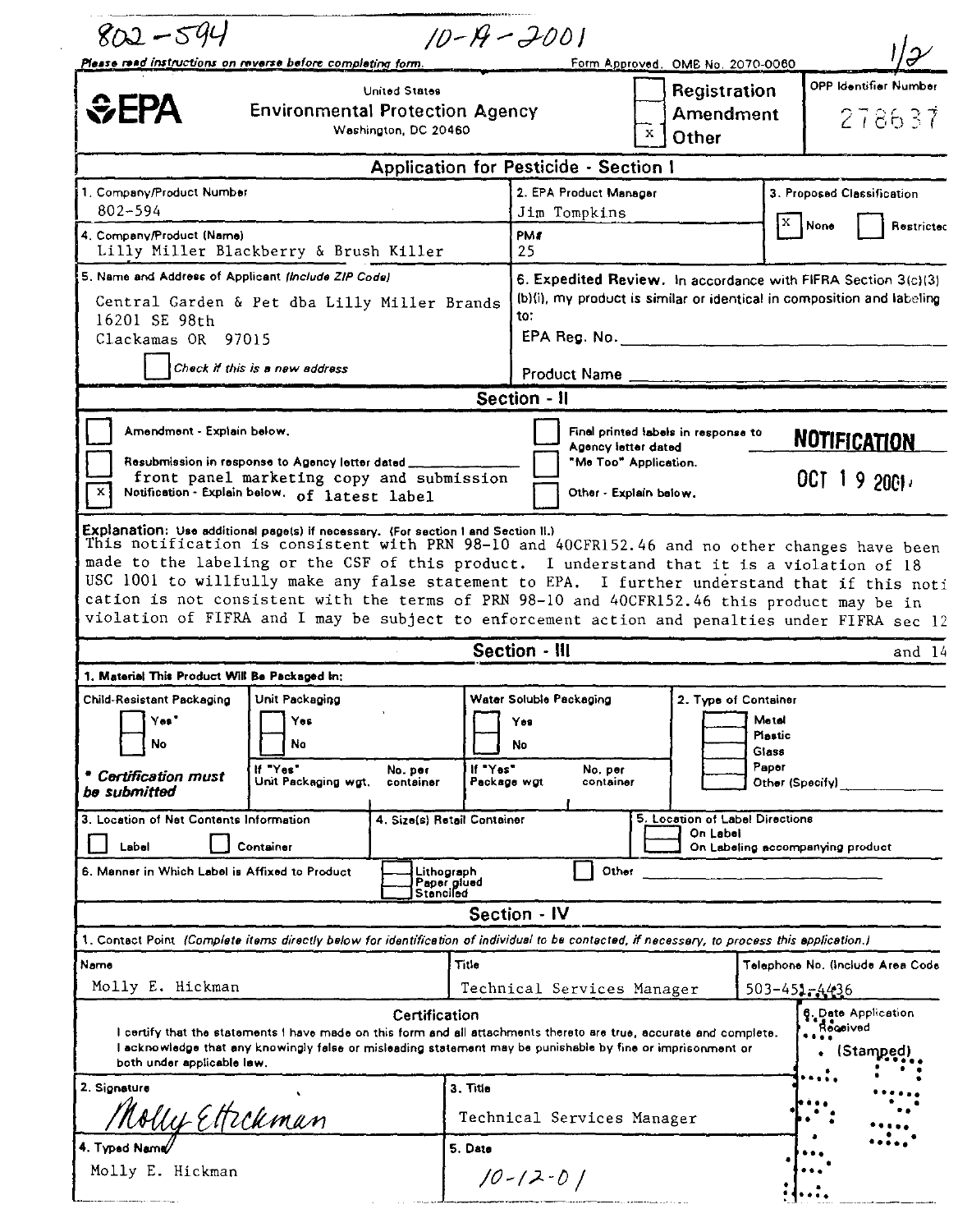



### **NIRECTIONS FOR USE** It is a violation of Federal law to use this product in a manner inconsistent with its labeling. For<br>In a manner inconsistent with its labeling. For

Controls horsefail rush Makes up to 4 gallons of spray

Easy to apply with a pump-up or hose-end sprayer Won't harm the soil - replant in just 1 month

## WHAT IS THIS PRODUCT?

WHAT IS THIS PRODUCT.<br>BLACKBERRY & BRUSH KILLER Kills blackberry<br>Vines, plus many kinds of brush and unwanted vines, plus many kinds or under the used in many<br>woody plants. This product can be used in many<br>places around your yard, such as along fences<br>and driveways, under decks, around patios and<br>buildings, or in driveways and par area can be planted again just a few weeks after spraying.

BLACKBERRY & BRUSH KILLER will also prevent woody plants from sending up sprouts from the<br>woody plants from sending up sprouts from the<br>roots, once they are cut down.

Use BLACKBERRY & BRUSH KILLER to kill these plants

Finanzia, Arkansas Rose, Arrowwood, Ash, Aspen,<br>Beech, Birch, Blackberry, Blackgum, Box Edder,<br>California Rose, Cascara, Ceanothus, Cherry,<br>Chinquapin, Choke Cherry, Cottonwood, Douglas<br>Chinquapin, Choke Cherry, Cuttonwood Computer Critics Computer Committee Districts Fire Dogwood, Elderberry, Elm, Hawthorn, Hazel, Honeysuckle, Hornbeam, Horsetal Rush (Fielo), Locust, Magdzu, Magdzuite, Kutarone, Magdes, Mesquite, Minnosa, Multery, Oaks, Persimmon, Pine, Polson<br>Itw, Poisson Oak, Poplar, Raspberry, Salmonberry, Oaks, Persimmon, Sumarc

# **NOTIFICATION** nct 19 2001

#### HOW DO I USE THIS PRODUCT?

How but I take the any brush anytime it is actively<br>growing – in Spring, after leaves are fully open,<br>in Summer, when there is sufficient water, or in<br>the Fall, before the leaves begin to change color. What to do: Spray BLACKBERRY & BRUSH What he was a prime processor of a hose-end<br>sprayer, tise a spray pattern which gives small<br>droplets without a line mist, Over-pumping the sprayer will make a fine mist. Spray when the<br>air is calm and there is no wind. Wet the brush<br>completely with the spray. This product works<br>through the leaves and bark: there's no need to wet the soil. After leaves have dropped off (4 - 6 weeks after spraying), cut down the brush and dispose of it. Once the brush is gone, the area may be replanted

What not to do: Do not spray when it is windy Do not allow spray mist to drift onto vegetables.<br>Howers, ornamental shrubs and trees. small They will be damaged. Do not spray when rain<br>They will be damaged. Do not spray when rain<br>is expected. Do not water the area for 24 hours after spraying. Do not use this product around vegetables, fruits or other plants you eat. Do not use this product when temperatures are above 85 degrees F.

Mixing and Measuring - Shake well before using. It's a good idea to have a separate sprayer just for weed and brush killers, to avoid mix-ups.

| Use this amount<br>of Blackberry<br>& Brush Killer | in this<br>amount<br>of water | to cover<br>this area |
|----------------------------------------------------|-------------------------------|-----------------------|
| $1/2 - 1$ CUD<br>$(4 - 8$ fl. oz.)                 | 1 gallon                      | 500 sq. ft.           |
| $1 - 2$ cups<br>$(8 - 16$ ii. oz.)                 | 2 gallons                     | 1000 sq. ft.          |
| $1 - 1/2 - 3$ cups<br>$(12 - 24$ fl. 02.)          | 3 gallons                     | 1500 sq. ft.          |

Use the higher amounts when conditions are especially dry and on mature or hard to<br>kill brush (such as ash, blackgum, choke-<br>cherry, elm, maple, oak, pine or winged elm), to prevent resprouting. Coverage will vary to be sprayed

WHAT WILL I SEE? In one to six weeks the leaves will begin to will, turn brown and drop off. Stump Treatment:

BLACKBERRY & BRUSH KILLER can also be used to prevent woody plants and trees from searching up sprouts from the roots. Right after<br>the tree or bush has been cut down, apply<br>BLACKBERRY & BRUSH KILLER to the<br>stump. Use the product straight from the bottle, do not add water. Use a paint brush<br>or small sprayer to completely cover the freshly cut surface. Do not reuse the paint<br>brush; wrap it in several layers of newspaper and discard it in the trash. BLACKBERRY &<br>BRUSH KILLER will be absorbed into the<br>roots and reduce the number of sprouts coming up in the lawn and surrounding areas. R STORAGE AND DISPOSAL

44892

Store this product in its original container out<br>of reach of children and domestic animals<br>Do not reuse container. Securely wrap original container in several layers of newspaper and discard in trash

#### PRECAUTIONARY STATEMENTS HAZARDS TO HUMANS AND<br>DOMESTIC ANIMALS

CAUTION: Causes eye irritation. Harmful if<br>swallowed, inhaled, or absorbed through the skin. Avoid contact with eyes, skin or clothing. Avoid<br>breathing spray mist. Wash thoroughly with soap and water after handling. Do not allow children<br>or pets onto treated areas until sprays have dried.<br>Remove saturated clothing and wash before reuse.

#### **FIRST AID**

If Swallowed: Call a physician or Poison Control<br>Center immediately. Drink 1 or 2 glasses of water<br>and induce vomiting by touching back of throat and moder voluming by touching or give anything<br>with finger. Do not induce vomiting or give anything<br>by mouth to an unconscious person. If Inhaled:<br>Remove affected person to fresh air. Give artificial<br>respiration if indica plenty of water for at least 15 minutes. Get medical attention. If On Skin: Wash thoroughly with soap and water. Get medical attention if irritation persists

#### **ENVIRONMENTAL HAZARDS**

Do not apply directly to water. Do not contaminate water when disposing of equipment washwaters. NOTICE: Seller makes no warranty, express or implied, concerning the use of this product other<br>than indicated on the label. Buyer assumes all risk of use and/or handling of this material when such<br>use and/or handling is contrary to label instructions. . . . . .

> e na g  $...$

> > ።

Lilly Miller Brands<br>16201 SE 98th Clackamas, OR 97015 EPA Reg. No. 802-594 EPA Est. 033518-CN-1

Form LM104-01 09 60 60 10-7/01 Printed in U.S.R. www.librarde.com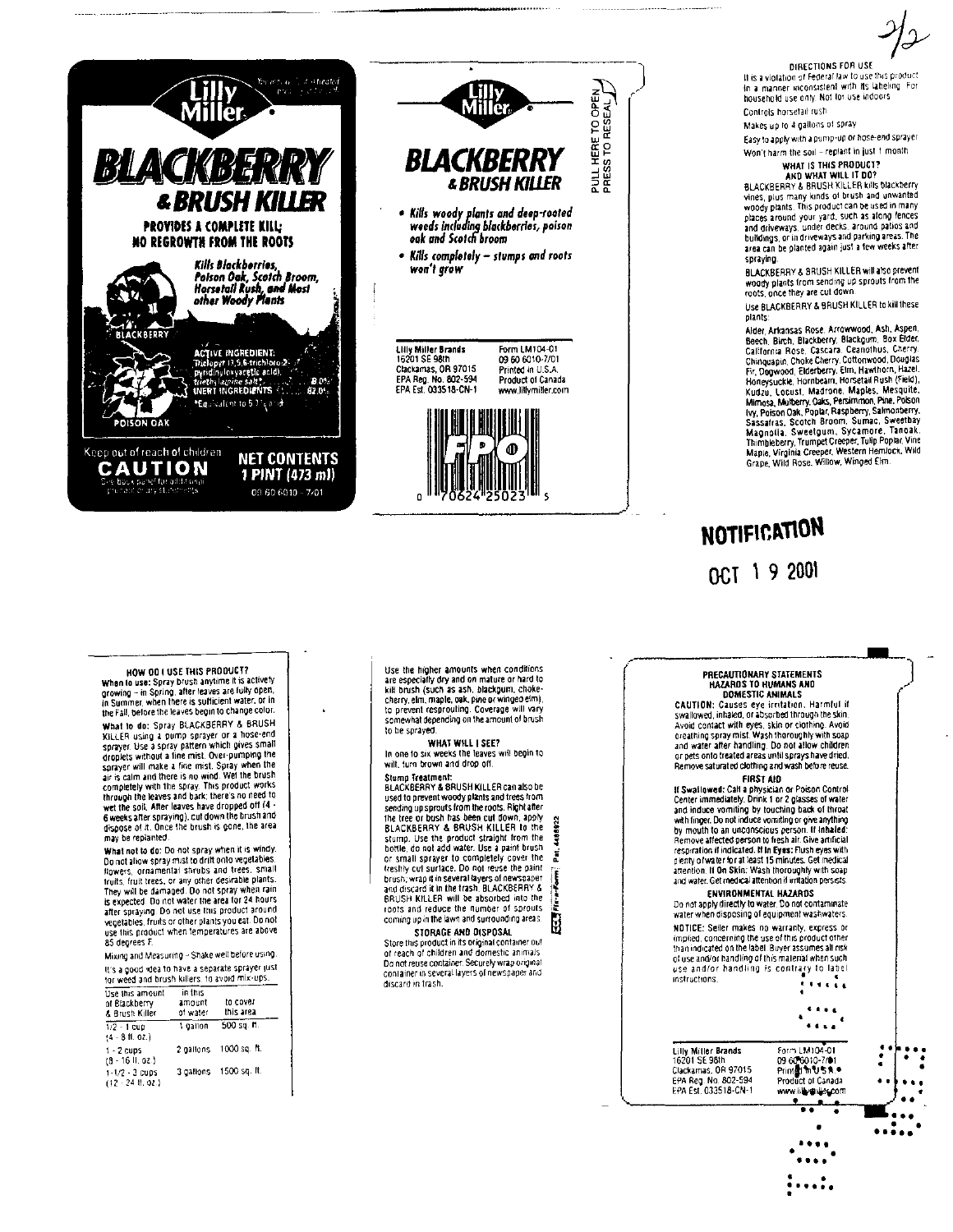NEXT

# LABEL

 $\pm$ 

 $\frac{1}{2}$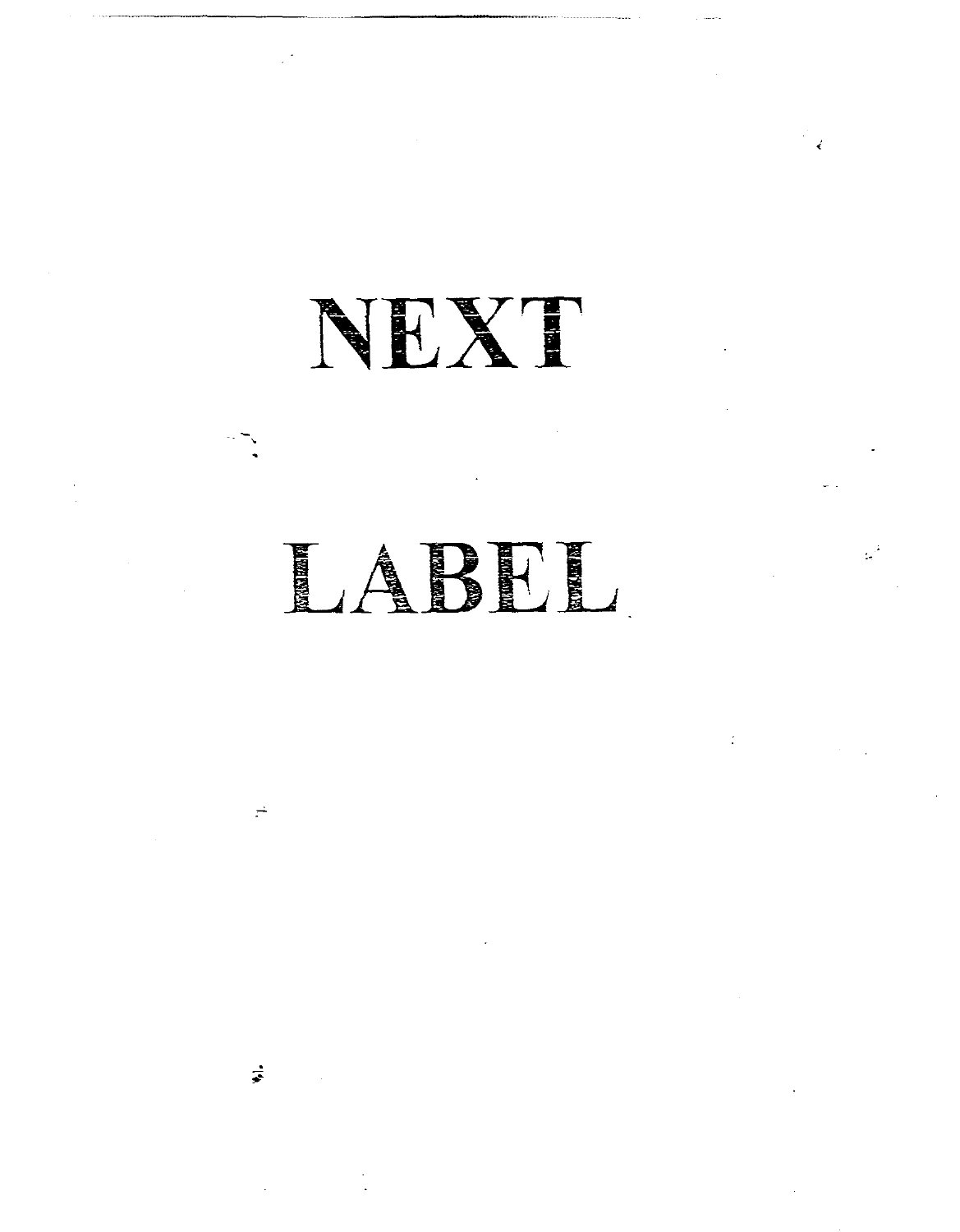| $802 - 594$<br>Please read instructions on reverse before completing form                                                                                                                                                                                                                                                                                                                                                                                                                                                                                                          |                                                                                        |                                              | $10 - 19 - 2001$                       |                                                                                                                                                                                           |                                                                        |  | Form Approved. OMB No. 2070-0060            |                                        | 2∕ا                                                     |
|------------------------------------------------------------------------------------------------------------------------------------------------------------------------------------------------------------------------------------------------------------------------------------------------------------------------------------------------------------------------------------------------------------------------------------------------------------------------------------------------------------------------------------------------------------------------------------|----------------------------------------------------------------------------------------|----------------------------------------------|----------------------------------------|-------------------------------------------------------------------------------------------------------------------------------------------------------------------------------------------|------------------------------------------------------------------------|--|---------------------------------------------|----------------------------------------|---------------------------------------------------------|
| <b>SEPA</b>                                                                                                                                                                                                                                                                                                                                                                                                                                                                                                                                                                        | <b>United States</b><br><b>Environmental Protection Agency</b><br>Washington, DC 20460 |                                              |                                        |                                                                                                                                                                                           | Registration<br><b>Amendment</b><br><b>Other</b><br>x                  |  |                                             | <b>OPP Identifier Number</b><br>278637 |                                                         |
|                                                                                                                                                                                                                                                                                                                                                                                                                                                                                                                                                                                    |                                                                                        | <b>Application for Pesticide - Section I</b> |                                        |                                                                                                                                                                                           |                                                                        |  |                                             |                                        |                                                         |
| 1. Company/Product Number<br>802-594                                                                                                                                                                                                                                                                                                                                                                                                                                                                                                                                               |                                                                                        |                                              |                                        |                                                                                                                                                                                           | 2. EPA Product Manager<br>Jim Tompkins                                 |  |                                             |                                        | 3. Proposed Classification                              |
| 4. Company/Product (Name)<br>Lilly Miller Blackberry & Brush Killer                                                                                                                                                                                                                                                                                                                                                                                                                                                                                                                |                                                                                        |                                              |                                        | <b>PM</b><br>25                                                                                                                                                                           |                                                                        |  |                                             | x                                      | None<br>Restricte                                       |
| 5. Name and Address of Applicant (Include ZIP Code)<br>Central Garden & Pet dba Lilly Miller Brands<br>16201 SE 98th<br>Clackamas OR 97015<br>Check if this is a new address                                                                                                                                                                                                                                                                                                                                                                                                       |                                                                                        |                                              |                                        | 6. Expedited Review. In accordance with FIFRA Section 3(c)(3)<br>(b)(i), my product is similar or identical in composition and labeling<br>to:<br>$EPA$ $Reg.$ No. $\Box$<br>Product Name |                                                                        |  |                                             |                                        |                                                         |
|                                                                                                                                                                                                                                                                                                                                                                                                                                                                                                                                                                                    |                                                                                        |                                              |                                        | Section - II                                                                                                                                                                              |                                                                        |  |                                             |                                        |                                                         |
| Amendment - Explain below.<br>Resubmission in response to Agency letter dated<br>submission of latest printed label, notifi-<br>Notification - Explain below. cation of revised sprayer<br>$\mathbf x$                                                                                                                                                                                                                                                                                                                                                                             | instructions.                                                                          |                                              |                                        |                                                                                                                                                                                           | Agency letter dated<br>"Me Too" Application.<br>Other - Explain below. |  | Final printed labels in response to         |                                        | <b>NOTIFICATION</b><br>OCT 19 2001                      |
| Explanation: Use additional pagels) if necessary. (For section I and Section II.)<br>This notification is consistent with PRN 98-10 and 40CFR152.46 and no other changes have been<br>made to the labeling or the CSF of this product. I understand that it is a violation of 18<br>USC 1001 to willfully make any false statement to EPA. I further understand that if this noti<br>cation is not consistent with the terms of PRN 98-10 and 40CFR152.46 this product may be in<br>violation of FIFRA and I may be subject to enforcement action and penalties under FIFRA sec 12 |                                                                                        |                                              |                                        |                                                                                                                                                                                           |                                                                        |  |                                             |                                        |                                                         |
|                                                                                                                                                                                                                                                                                                                                                                                                                                                                                                                                                                                    |                                                                                        |                                              |                                        | Section - III                                                                                                                                                                             |                                                                        |  |                                             |                                        | and 14                                                  |
| 1. Material This Product Will Be Packaged In:<br>Child-Resistant Packaging<br>Yes<br>No<br>٠<br><b>Certification must</b><br>be submitted                                                                                                                                                                                                                                                                                                                                                                                                                                          | Unit Packaging<br>Yes<br>No<br>If "Yes"<br>Unit Packaging wgt.                         | No. per<br>container                         | If "Yes"<br>Package wgt                | Water Soluble Packaging<br>Yen<br>No                                                                                                                                                      | No. per<br>container                                                   |  | 2. Type of Container                        | Metal<br>Plastic<br>Glass<br>Paper     | Other (Specify)                                         |
| 3. Location of Net Contents Information<br>Label                                                                                                                                                                                                                                                                                                                                                                                                                                                                                                                                   | Container                                                                              | 4. Size(s) Retail Container                  |                                        |                                                                                                                                                                                           |                                                                        |  | 5. Location of Label Directions<br>On Label |                                        | On Labeling accompanying product                        |
| 6. Manner in Which Label is Affixed to Product                                                                                                                                                                                                                                                                                                                                                                                                                                                                                                                                     |                                                                                        |                                              | Lithograph<br>Paper glued<br>Stenciled |                                                                                                                                                                                           | Other                                                                  |  |                                             |                                        |                                                         |
|                                                                                                                                                                                                                                                                                                                                                                                                                                                                                                                                                                                    |                                                                                        |                                              |                                        | Section - IV                                                                                                                                                                              |                                                                        |  |                                             |                                        |                                                         |
| 1. Contact Point (Complete items directly below for identification of individual to be contacted, if necessary, to process this epplication.)                                                                                                                                                                                                                                                                                                                                                                                                                                      |                                                                                        |                                              |                                        |                                                                                                                                                                                           |                                                                        |  |                                             |                                        |                                                         |
| Name<br>Molly E. Hickman                                                                                                                                                                                                                                                                                                                                                                                                                                                                                                                                                           |                                                                                        |                                              | Title                                  |                                                                                                                                                                                           | Technical Services Manager                                             |  |                                             |                                        | Talephone No. (Include Area Code)<br>$503 - 451 - 4436$ |
| I certify that the statements I have made on this form and all attachments thereto are true, accurate and complete,<br>I acknowledge that any knowingly false or misleading statement may be punishable by fine or imprisonment or<br>both under applicable law.                                                                                                                                                                                                                                                                                                                   |                                                                                        | Certification                                |                                        |                                                                                                                                                                                           |                                                                        |  |                                             |                                        | 6. Date Application<br>Received<br>(Stamped)            |
| 2. Signature<br>Molly Ettickman                                                                                                                                                                                                                                                                                                                                                                                                                                                                                                                                                    |                                                                                        |                                              | 3. Title<br>Technical Services Manager |                                                                                                                                                                                           |                                                                        |  |                                             |                                        |                                                         |
| 4. Typed Name<br>Molly E. Hickman                                                                                                                                                                                                                                                                                                                                                                                                                                                                                                                                                  |                                                                                        |                                              | 5. Data                                |                                                                                                                                                                                           | $10 - 2 - 3 - 001$                                                     |  |                                             |                                        |                                                         |

EPA Form 8570-1 (Rev. 8-94) Previous editions are obsolete.